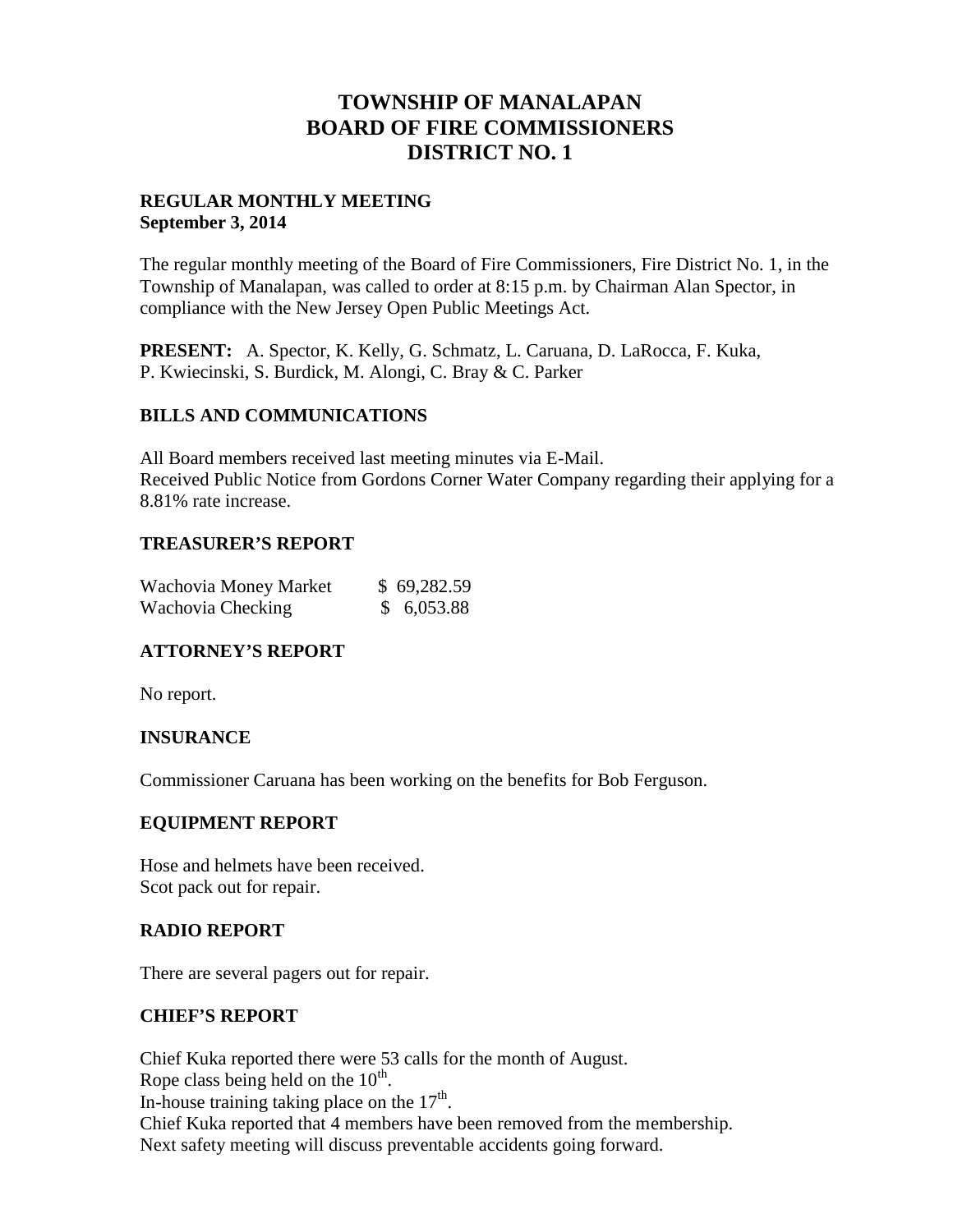### **TRUCK REPORT**

26-1-81 – out of service for brakes  $26-1-80 - A/C$  – there is a clog in the drain; pump not working Fuel tank at the Main House needs to be cleaned.

## **ASSOCIATION REPORT**

No report.

#### **TRUSTEES' REPORT**

No report.

#### **OLD BUSINESS**

See attached.

#### **NEW BUSINESS**

Commissioner Schmatz made a motion to pay all vouchers; this was seconded by Commissioner Caruana. All voted aye.

Commissioner Kelly made a motion for \$8,715 to purchase driver's jackets; this was seconded by Commissioner LaRocca. This motion replaces motion made previously for these jackets due to a price increase. All voted aye.

Discussion was held with Chief regarding future purchases for this year and 2015.

Meeting opened to the public at 9:25 P.M.

A motion was made by Commissioner Spector to adjourn; it was seconded by Commissioner Kelly and all voted aye.

Meeting adjourned at 9:27 P.M.

Respectfully submitted, Kenneth Kelly, Clerk